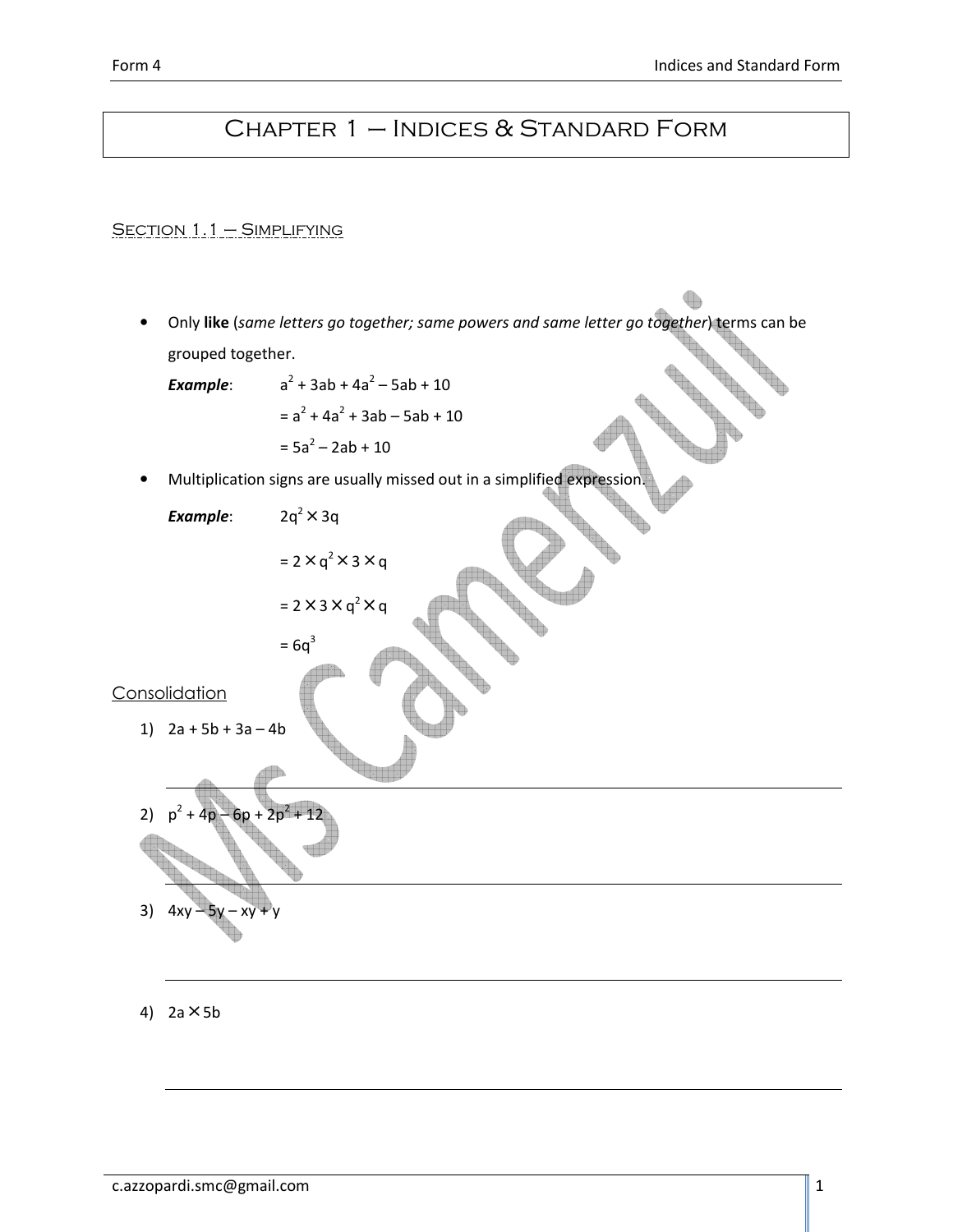5)  $3p^2 \times p \times 2p^3$ 

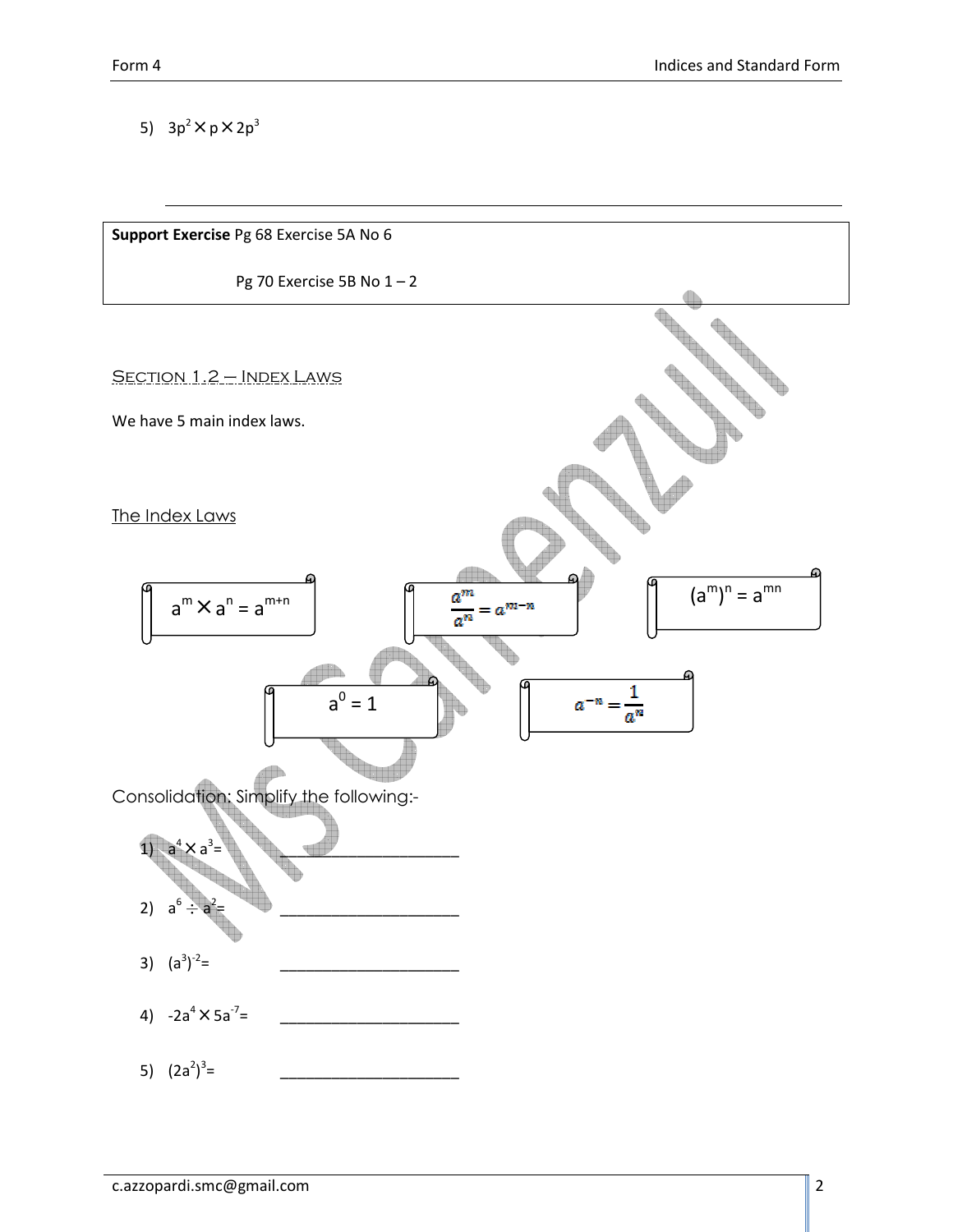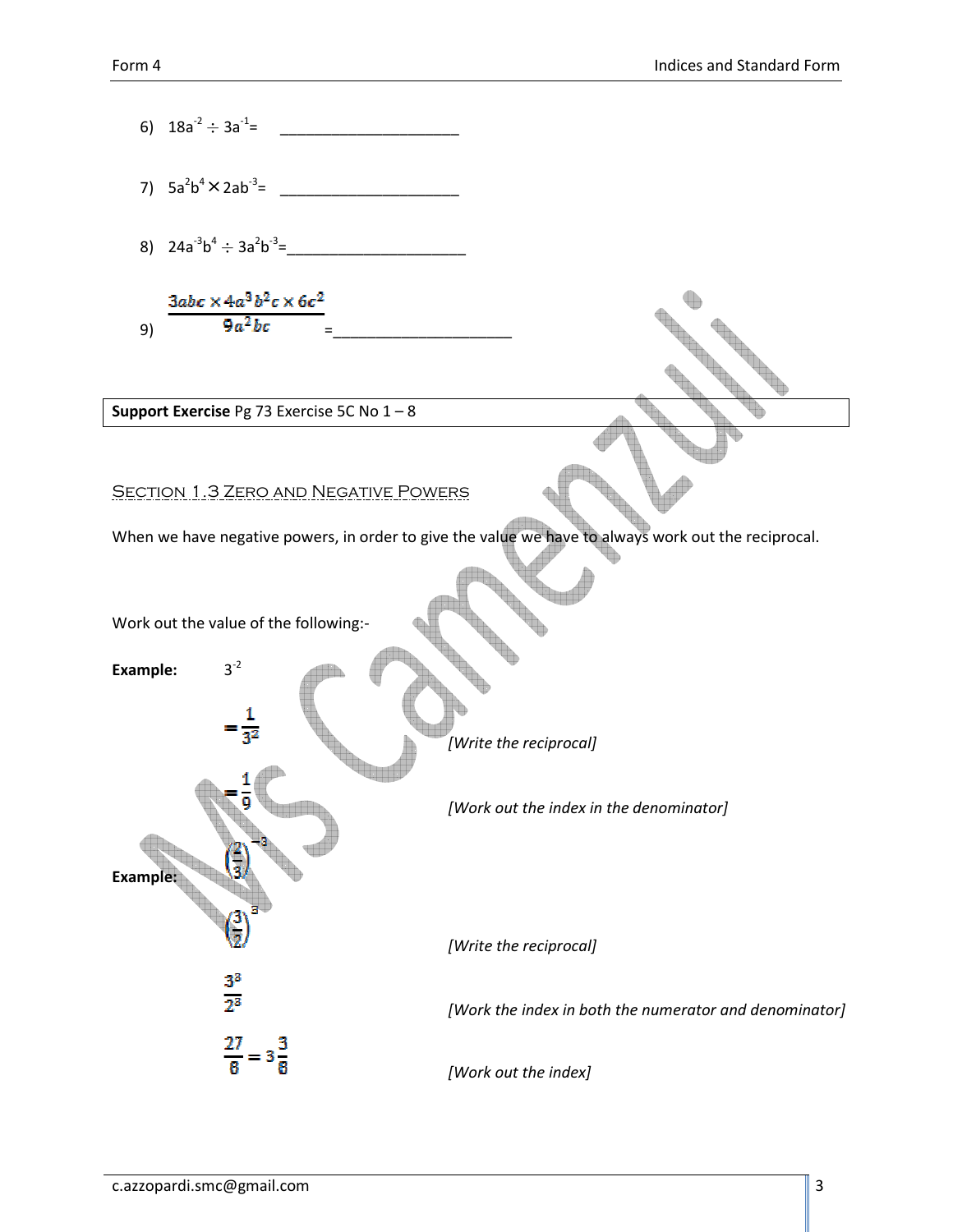

Support Exercise Pg 426 Exercise 26A No 1 – 10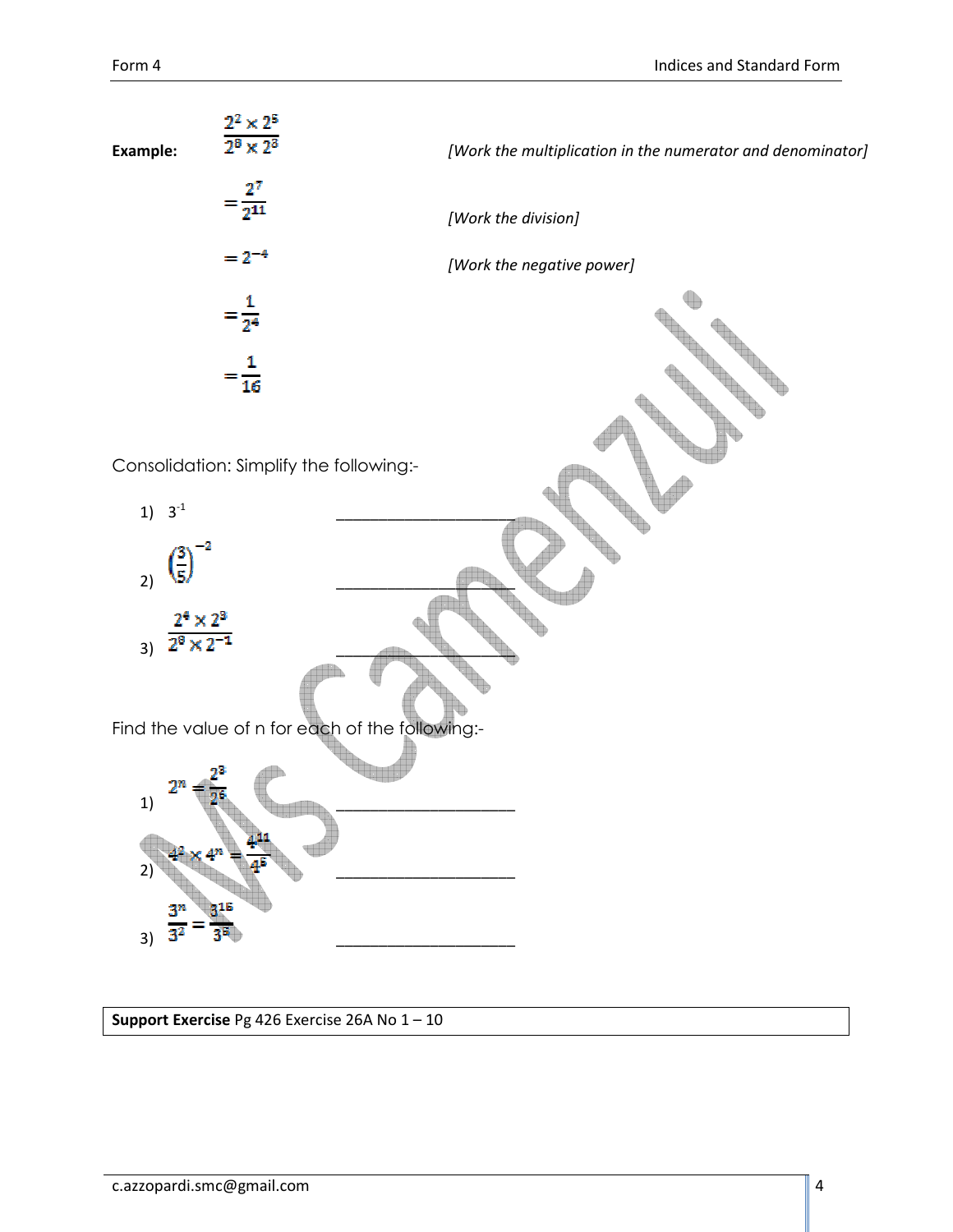#### **SECTION 1.4 STANDARD FORM**

Standard form is a way of writing down very large or very small numbers easily.

 $10<sup>3</sup>$  = 1000, so 4 × 10<sup>3</sup> = 4000 . So 4000 can be written as 4 × 10<sup>3</sup> . This idea can be used to write even larger numbers down easily in standard form.

Small numbers can also be written in standard form. However, instead of the positive (in the above example, the index was 3), it will be negative.

The rules when writing a number in standard form is that first you write down a number between 1 and 10, then you write  $\times$  10(to the power of a number).

#### Example: Write 81 900 000 000 000 in standard form:

81 900 000 000 000 =  $8.19 \times 10^{13}$ 

It's  $10^{13}$  because the decimal point has been moved 13 places to the left to get the number to be 8.19

#### Example: Write 0.000 001 2 in standard form:

 $0.000\ 001\ 2 = 1.2 \times 10^{-6}$ 

It's  $10^{-6}$  because the decimal point has been moved 6 places to the right to get the number to be 1.2

Use of Calculator

On a calculator, you usually enter a number in standard form as follows: Type in the first number (the one between 1 and 10).

Press EXP .

Type in the power to which the 10 is risen.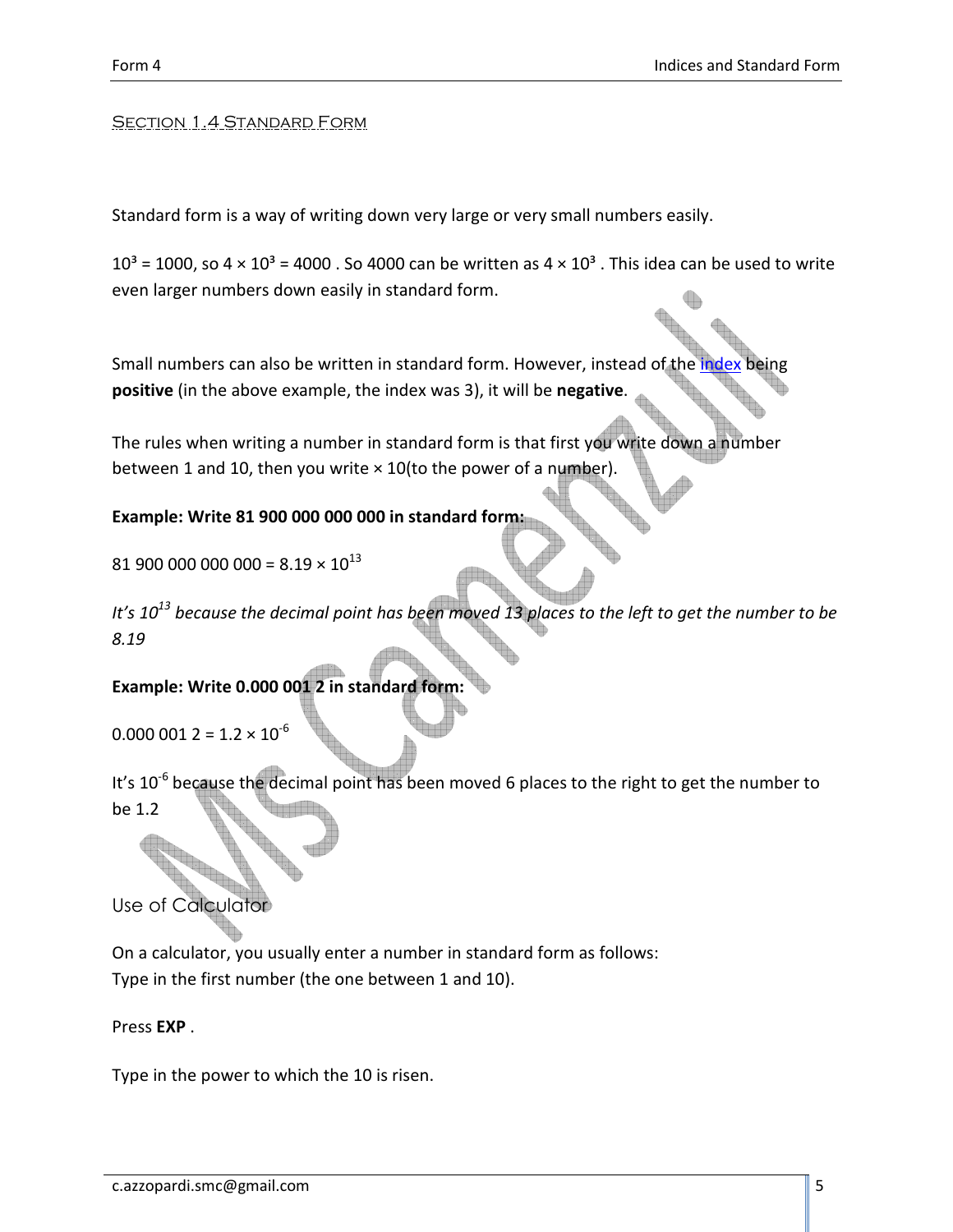1)  $4.2 \times 10^4$ \_\_\_\_\_\_\_\_\_\_\_\_\_\_\_\_\_\_\_\_\_ 2)  $3.544 \times 10^5$  $\overline{\phantom{a}}$  , we can also the contract of the contract of the contract of the contract of the contract of the contract of the contract of the contract of the contract of the contract of the contract of the contract of the 3)  $2 \times 10^3$ \_\_\_\_\_\_\_\_\_\_\_\_\_\_\_\_\_\_\_\_\_ 4)  $1.2 \times 10^{-1}$  $\overline{\phantom{a}}$  , we can also the contract of the contract of the contract of the contract of the contract of the contract of the contract of the contract of the contract of the contract of the contract of the contract of the 5)  $7.5 \times 10^{-3}$  $\overline{\phantom{a}}$  , we can also the contract of the contract of the contract of the contract of the contract of the contract of the contract of the contract of the contract of the contract of the contract of the contract of the 6)  $3 \times 10^{0}$ \_\_\_\_\_\_\_\_\_\_\_\_\_\_\_\_\_\_\_\_\_ Consolidation: Write the following numbers in standard for 1) 6 0 0 0  $2)$  5  $\qquad \qquad \qquad$ 3) 0.4 4) 0.000 259 \_\_\_\_\_\_\_\_\_\_\_\_\_\_\_\_\_\_\_\_\_ 5) 0.001 97 6) 375 500 Example: Multiplication of standard form  $(7 \times 10^3) \times (2.3 \times 10^{-5})$  $= 16.1 \times 10^{3} \times 10^{-5}$ [Multiply the numbers in bold together and copy the rest]  $= 16.1 \times 10^{3+(-5)}$  [Add the powers of the 10]  $= 16.1 \times 10^{-2}$  [Check whether the result is in Standard Form]  $= 1.61 \times 10^{1} \times 10^{-2}$ [If not write the number in Standard Form] =  $1.61 \times 10^{1+(-2)}$  [Add the powers of the 10]  $= 1.61 \times 10^{-1}$ 

Consolidation: Write the following as ordinary numbers:-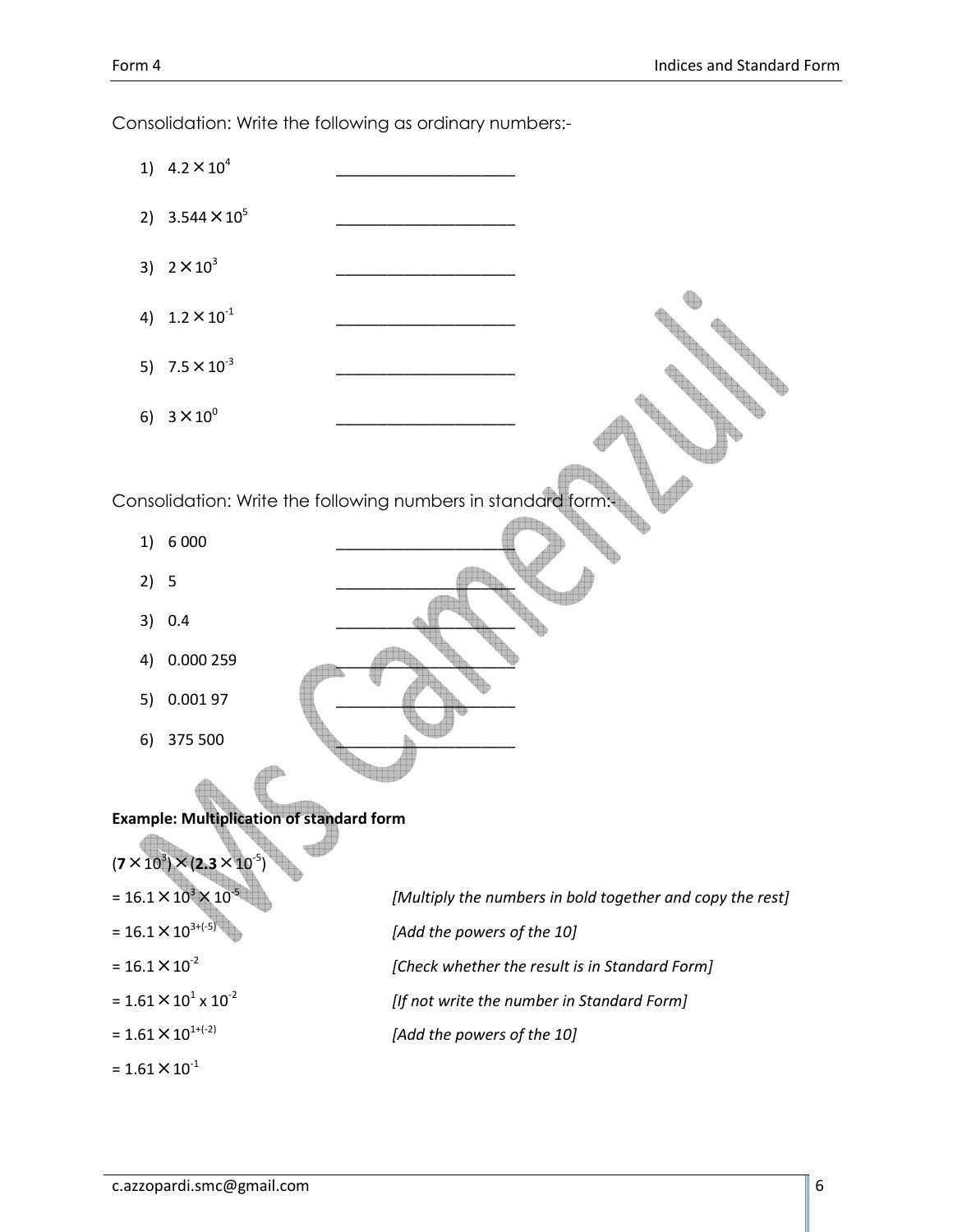#### Example: Division of standard form

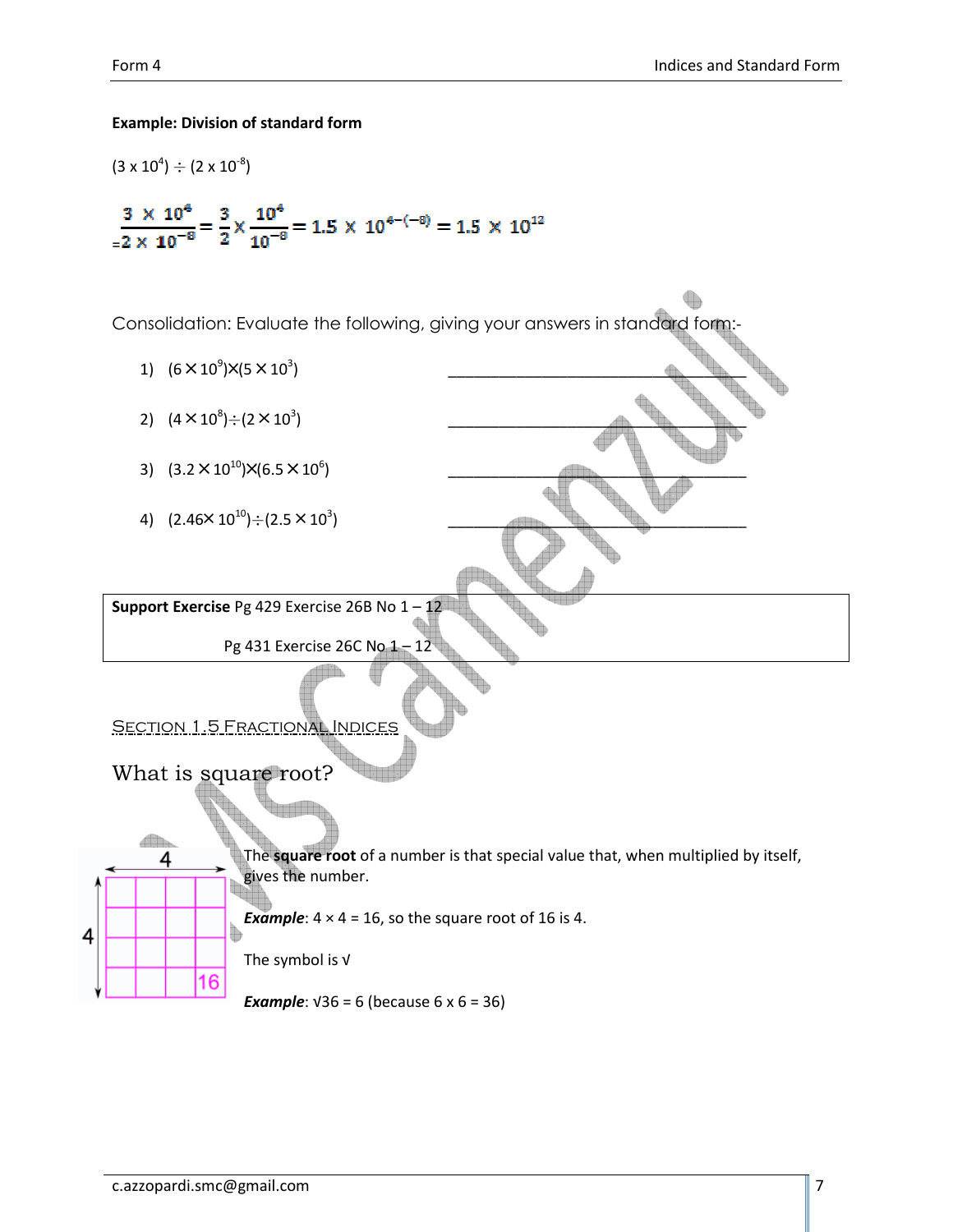## What is cube root?

The cube root of a number is that special value that, when used in a multiplication three times gives that number.

**Example:**  $3 \times 3 \times 3 = 27$ , so the cube root of 27 is 3.

Proof of fractional indices

Using  $x^m \times x^n = x^{m+n}$ 

 $x^{\frac{1}{2}} \times x^{\frac{1}{2}} = x^{\frac{1}{2} + \frac{1}{2}} = x^1 = x$ 

This means that  $x^{\frac{1}{2}}$  multiplied by itself gives x.

So

```
x \frac{x}{x} is the same as the square root of x
```
This means

 $x^{\frac{1}{2}} = \sqrt{x}$ 

Similarly

x <sup>1/3</sup> × x <sup>1/3</sup> × x<sup>1</sup>

So

x<sup>1</sup>% is the same as the cube root of x

This means

$$
x^{1/2} = \sqrt[3]{x}
$$

In general

 $x^{1/n} = \sqrt[n]{x}$  where  $\sqrt[n]{x}$  means the nth root of x.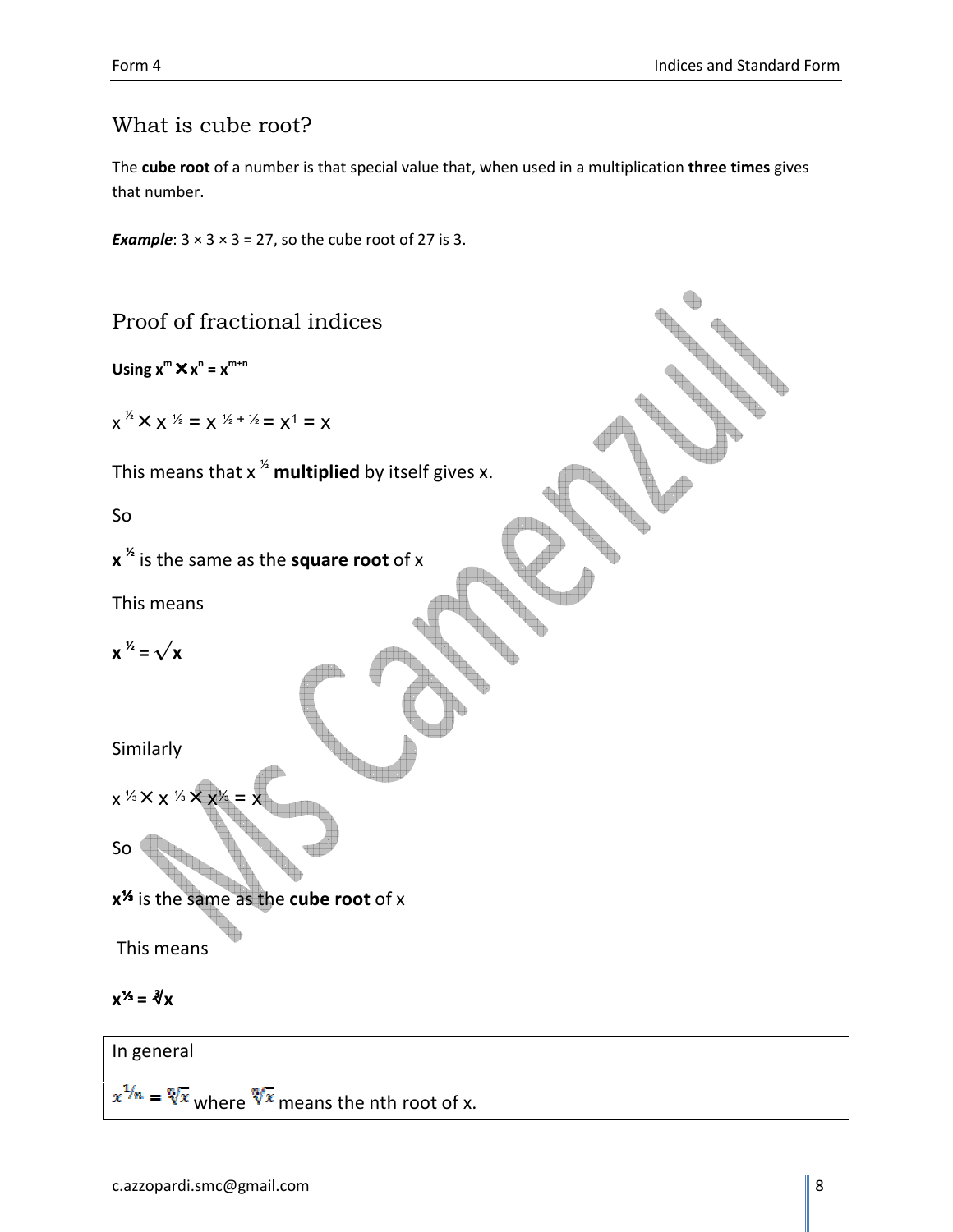#### Example 1

 $4^{3} = \sqrt{4} = 2$ 

 $125$  <sup>1/3</sup> =  $\sqrt[3]{125}$  = 5

27  $\frac{1}{3}$  =  $\frac{3}{27}$  = 3

What about more complicated fraction powers?

What about a fractional exponent like  $4^{3/2}$  ? That is really saying to do a cube (3) and a square root  $(1/2)$ , in any order.

Let me explain.

A fraction (like  $m/n$ ) can be broken into two

- $\bullet$  a whole number part  $(m)$ , and
- a fraction  $(1/n)$  part

So, because  $m/n = m \times (1/n)$  we can do this:

$$
x^{\frac{m}{n}} = x^{(m \times \frac{1}{n})} = (x^m)^{\frac{1}{n}} = \sqrt[n]{x^m}
$$

The order does not matter, so it also works for  $m/n = (1/n) \times m$ :

$$
x^{\frac{m}{n}} = x^{(\frac{1}{n} \times m)} = (x^{\frac{1}{n}})^m = (\sqrt[n]{x})^m
$$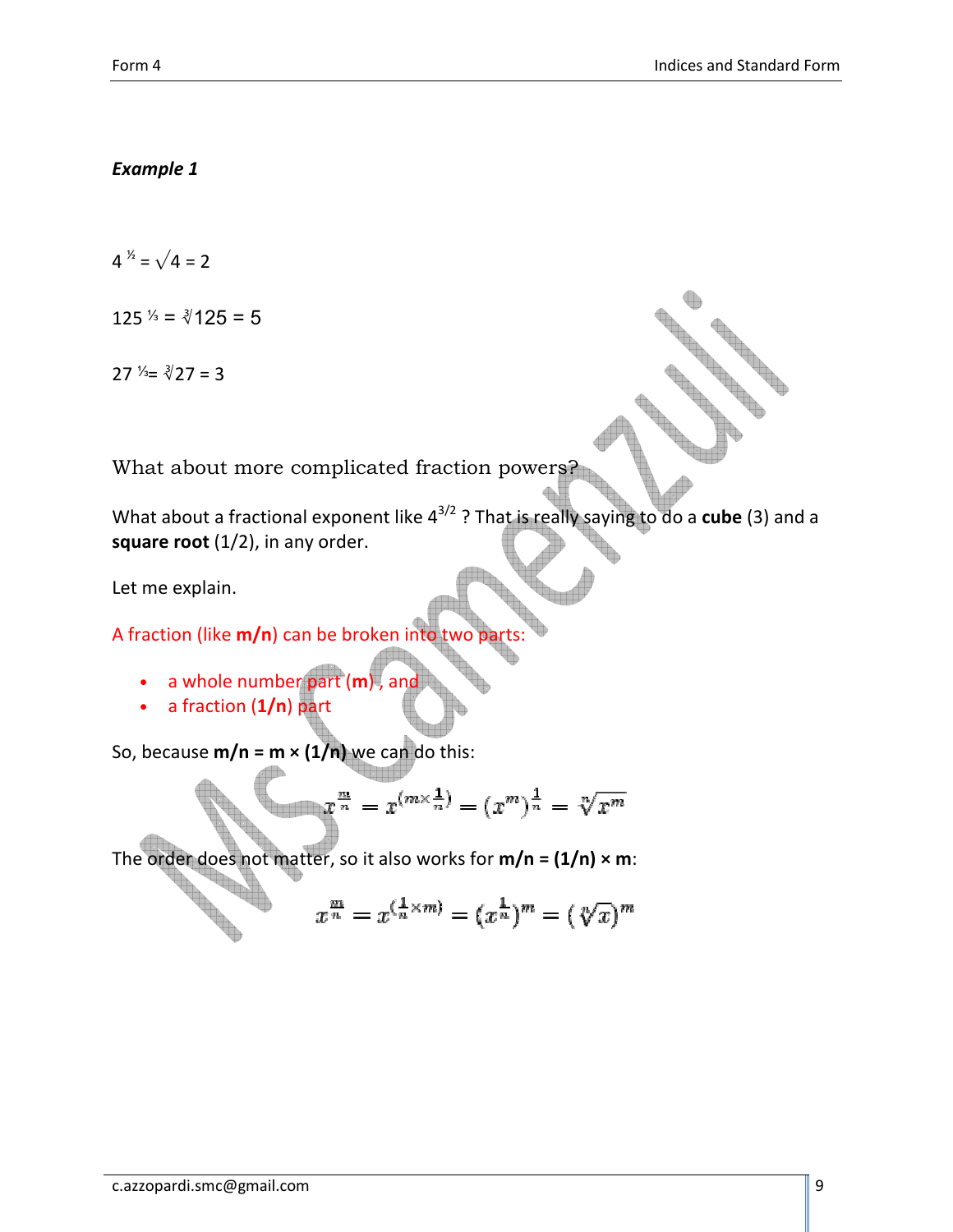And we get this:

m A fractional exponent of the form  $<sup>n</sup>$  means:</sup>

- Do the mth power
- Work the nth root

## Example 2

What is  $4^{3/2}$  ?

$$
4^{3/2} = 4^{3 \times (1/2)} = \nu(4^3) = \nu(4 \times 4 \times 4) = \nu(64) = 8
$$

or

$$
4^{3/2} = 4^{(1/2)\times 3} = (\sqrt{4})^3 = (2)^3 = 8
$$

Either way gets the same result.

## Example 3

What is  $27^{4/3}$ ?

$$
27^{4/3} = 27^{4 \times (1/3)} = \sqrt[3]{(27^4)} = \sqrt[3]{(531441)} = 81
$$

 $27^{4/3} = 27^{(1/3)\times 4} = (\sqrt[3]{27})^4 = (3)^4 = 81$ 

It was certainly easier the 2nd way!

When a fraction is raised to a power, example  $\frac{2^3}{5} = \frac{2}{5} \times \frac{2}{5} \times \frac{2}{5} = \frac{2^3}{5^3}$  then in general  $\frac{a^n}{b} = \frac{a^n}{b^n}$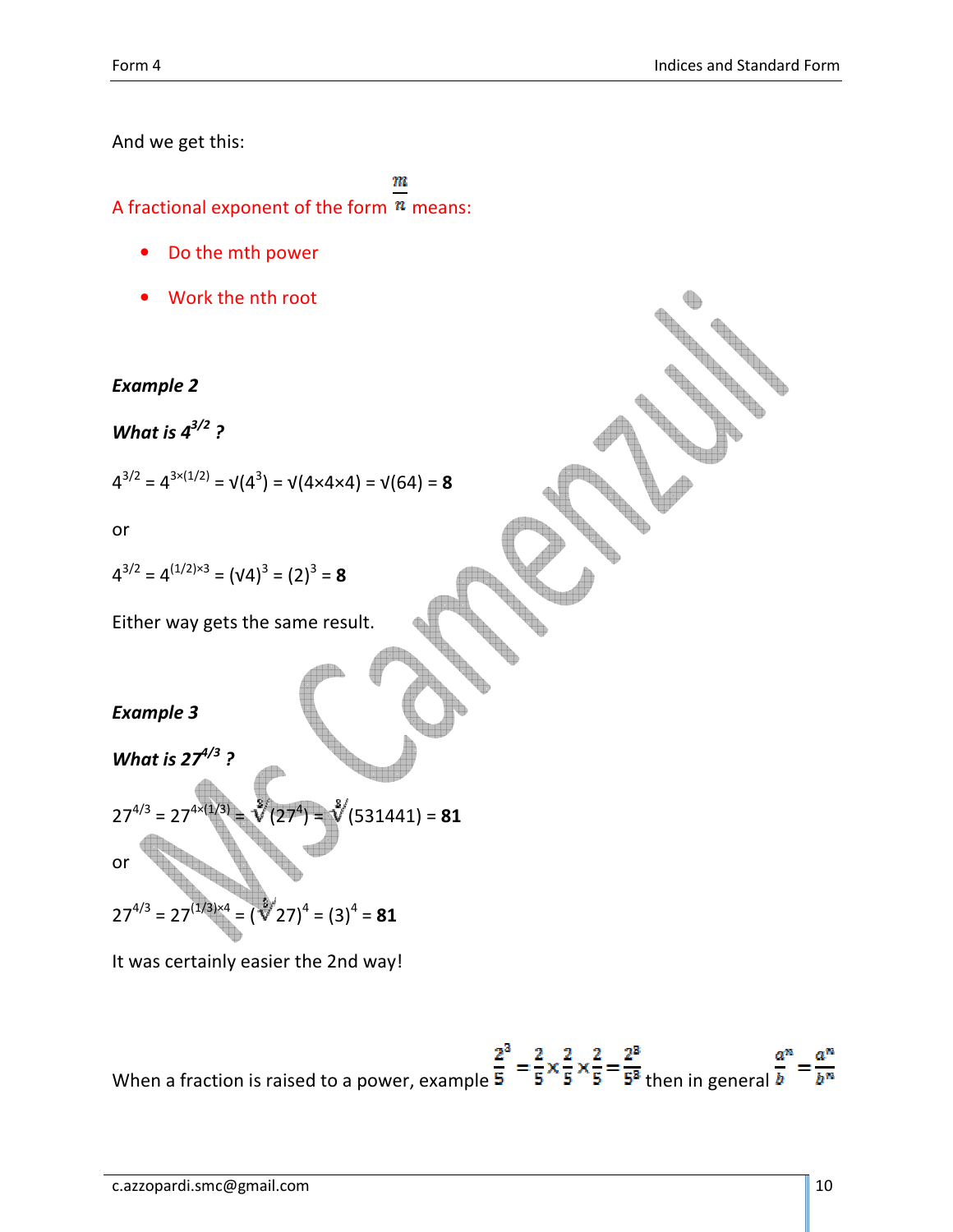## Example 4



Support Exercise p. 434 Ex 26D No  $1-6$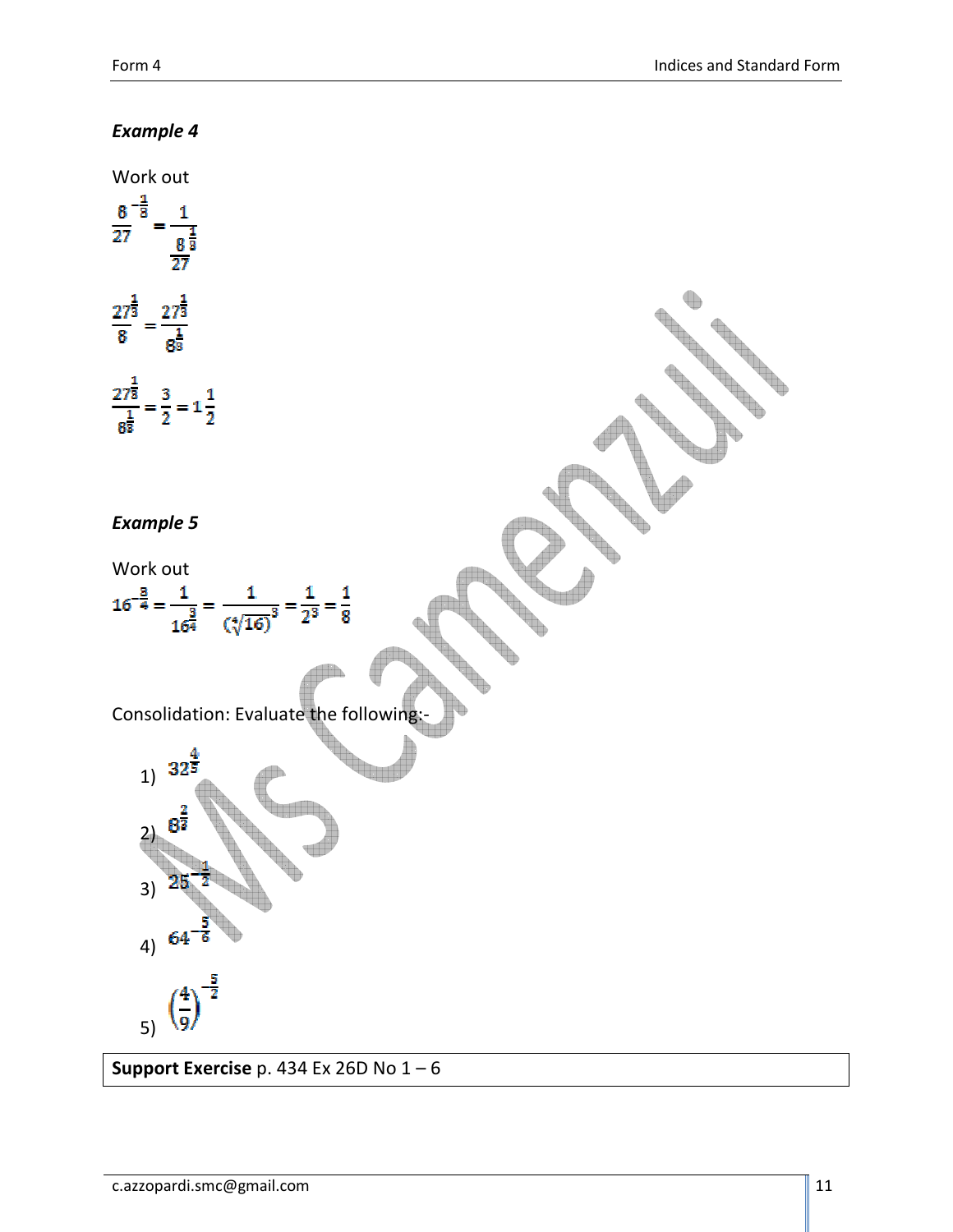#### Section 1.6 Using indices to solve powers

The index laws can be used to solve for x. We shall be using only the powers to solve the equations. We must only be very careful that the base is the same everywhere.

#### Example 1

 $5^x = 5^3$ 

[We can see that both the base numbers are the same (5)]

Therefore we can say that:

 $x = 3$ 

#### Example 2

 $10^{1-x} = 10^4$ 

[We can see that both the base numbers are the same (10)]

Therefore we can say that:



## Example 3

 $3^x = 9$ 

[This time we do not have the same base. We have to try and get them the same]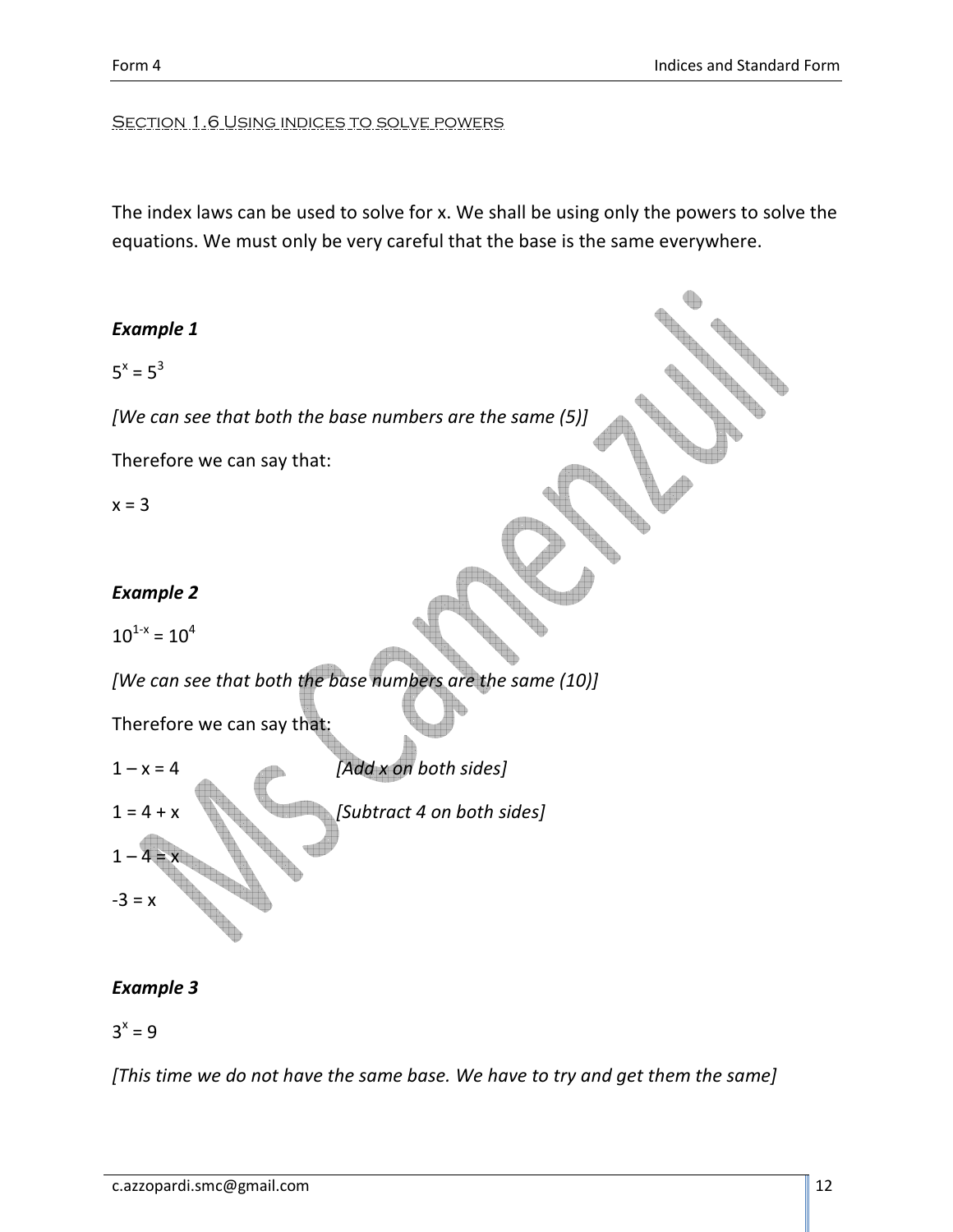We can say that:  $9 = 3^2$ 

Therefore:

 $3^x = 3^2$ 

$$
x=2
$$

#### Example 4

$$
2^{2x-4} = \frac{1}{8}
$$

[Can  $\frac{1}{8}$  be written as 2<sup>?</sup>]

Therefore

 $\frac{1}{8}$  = 2<sup>-3</sup>

 $2^{2x-4} = 2^{-3}$ 

 $2x - 4 = -3$ 

 $2x = 4 - 3$ 

 $2x = 1$ 

 $x = \frac{1}{2}$ 

Example 5  
\n
$$
4^{2x+4} = 8^{2x}
$$
\n
$$
4 = 2^2
$$

 $\spadesuit$ 

and  $8 = 2^3$ 

 $(2^2)^{2x+4} = (2^3)^{2x}$ 

 $4x + 8 = 6x$ 

 $8 = 2x$ 

 $x = 4$